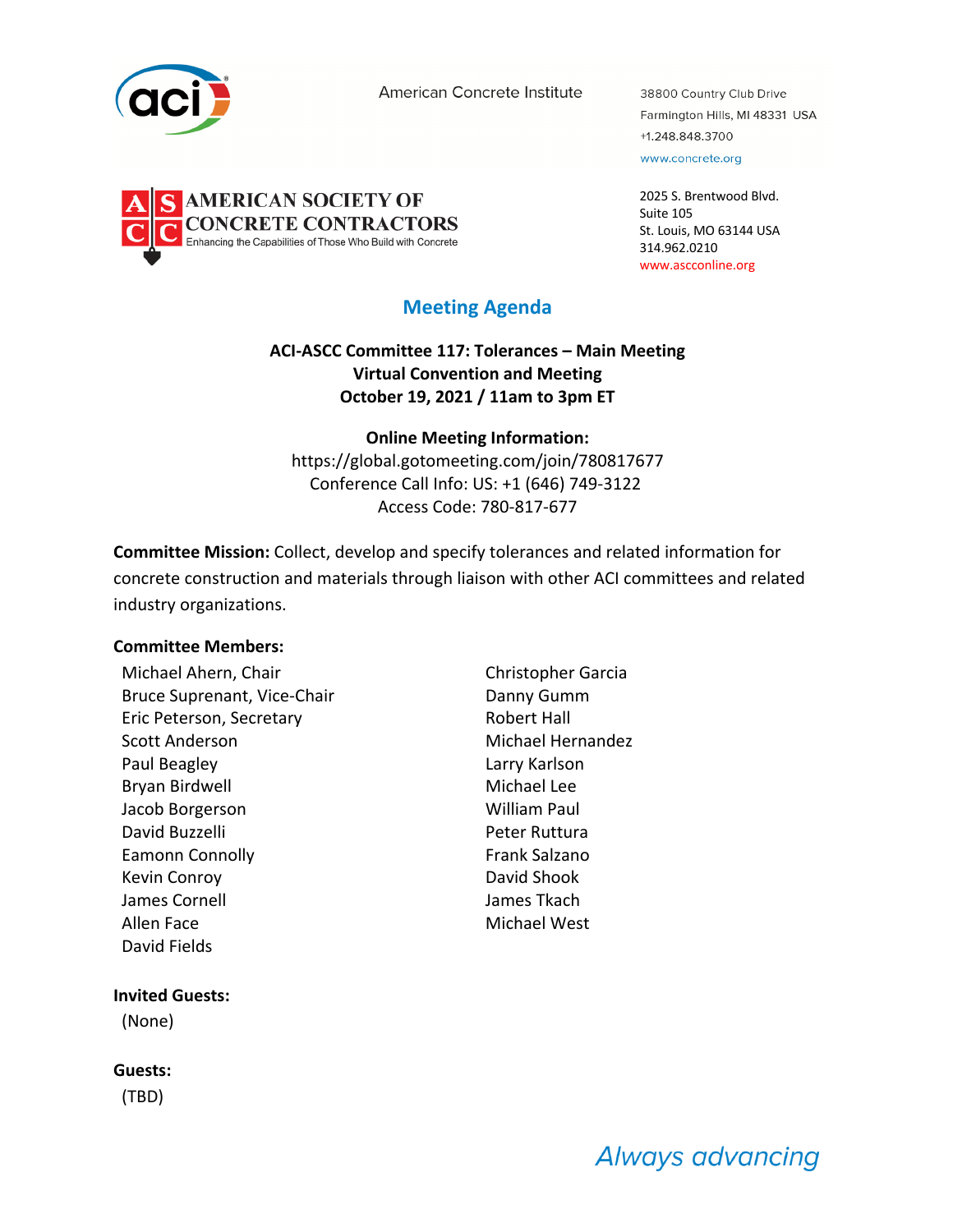#### **Convention Meeting Schedule**

| Committee/Subcommittee               | Date          | Time (ET)   | Location    |
|--------------------------------------|---------------|-------------|-------------|
| 117-N Tolerance Data                 | (Cancelled)   | (Cancelled) | (Cancelled) |
| 117 Tolerances (Negative Resolution) | (Cancelled)   | (Cancelled) | (Cancelled) |
| 117 Tolerances (Main Meeting)        | Tuesday 10/19 | 11am to 3pm | Virtual     |
| 117-L Laser Scanning                 | (Cancelled)   | (Cancelled) | (Cancelled) |

# **Agenda and Notes1**

- **1. Administrative**
	- **a. Welcome from Chair**
	- **b. Complete sign-in using chat feature**
	- **c. Verification of quorum**
	- **d. Review and approval of meeting minutes**
		- **i. 3/30/2021 Online Meeting Minutes**

## **2. Subcommittee Reports**

- **a. Subcommittee A: General Requirements (Section 1) Chair: Jim Cornell** *Balloted, negatives resolved*
- **b. Subcommittee B: Materials (Section 2) Chair: Robbie Hall Ballot did not pass in Fall 2020, need to reballot**
- **c. Subcommittee C: Foundations (Section 3) Chair: Peter Ruttura** *Balloted, negatives resolved*
- **d. Subcommittee D: Cast-In-Place for Concrete Buildings (Section 4) Chair: Michael Ahern Section 4.1, 4.2, and 4.3: needs to be balloted Section 4.4: balloted, and negatives resolved**
- **e. Subcommittee F: Slabs and Sub-Bases (Section 5) Chair: Bryan Birdwell Needs to be balloted**
- **f. Subcommittee E: Precast (Section 6) Chair: Eric Peterson** *Balloted, negatives resolved*
- **g. Subcommittee K: Tilt-up (Section 7) Chair: David Buzzelli Balloted, need to resolve negatives**
- **h. Subcommittee I: Exterior Pavement (Section 8)**

 $1$  Pre-meeting notes are bold, and meeting notes (TBD) are red and indicated with "M".